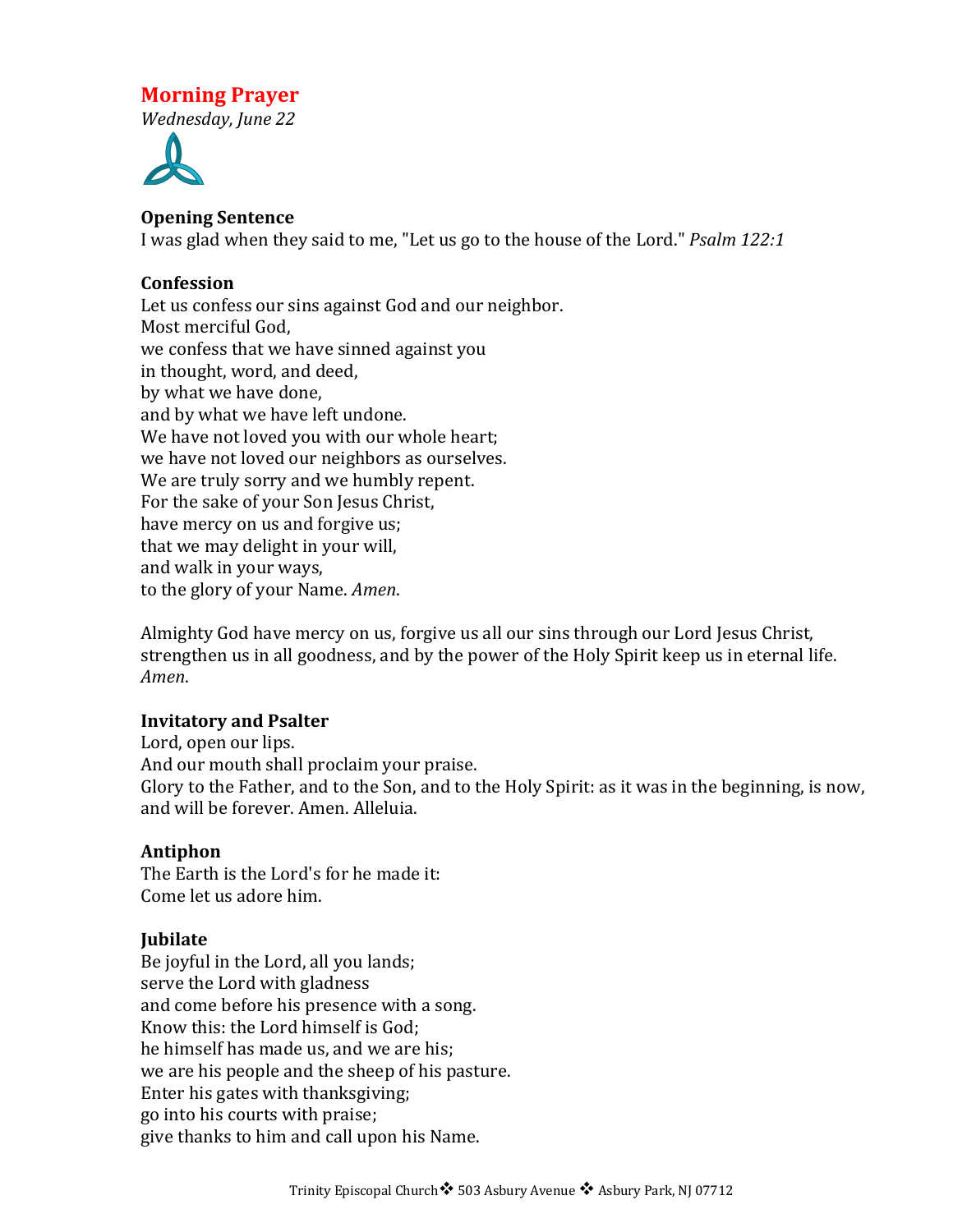For the Lord is good; his mercy is everlasting; and his faithfulness endures from age to age. The Earth is the Lord's for he made it: Come let us adore him.

## **Psalm 101** *Misericordiam et judicium* <sup>1</sup>I will sing of mercy and justice;  $*$ to you, O Lord, will I sing praises. <sup>2</sup>I will strive to follow a blameless course; oh, when will you come to me? \* I will walk with sincerity of heart within my house.  $3$ I will set no worthless thing before my eyes;  $*$ I hate the doers of evil deeds: they shall not remain with me. <sup>4</sup>A crooked heart shall be far from me; \* I will not know evil. <sup>5</sup>Those who in secret slander their neighbors I will destroy;  $*$ those who have a haughty look and a proud heart I cannot abide.  $6My$  eyes are upon the faithful in the land, that they may dwell with me.<sup>\*</sup> and only those who lead a blameless life shall be my servants.  $7$ Those who act deceitfully shall not dwell in my house,  $*$ and those who tell lies shall not continue in my sight.  $8$ I will soon destroy all the wicked in the land,  $*$ that I may root out all evildoers from the city of the Lord.

### **Psalm 109**:1-4(5-19)20-30 *Deua, laudem*

<sup>1</sup>Hold not your tongue, 0 God of my praise;  $*$ for the mouth of the wicked. the mouth of the deceitful, is opened against me. <sup>2</sup>They speak to me with a lying tongue;  $*$ they encompass me with hateful words and fight against me without a cause. <sup>3</sup>Despite my love, they accuse me;  $*$ but as for me, I pray for them. <sup>4</sup>They repay evil for good,  $*$ and hatred for my love.

<sup>20</sup>But you, O Lord my God, oh, deal with me according to your Name: \* for your tender mercy's sake, deliver me. <sup>21</sup>For I am poor and needy,  $*$ and my heart is wounded within me.  $22$ I have faded away like a shadow when it lengthens;  $*$ I am shaken off like a locust.  $23$ My knees are weak through fasting,  $*$ and my flesh is wasted and gaunt.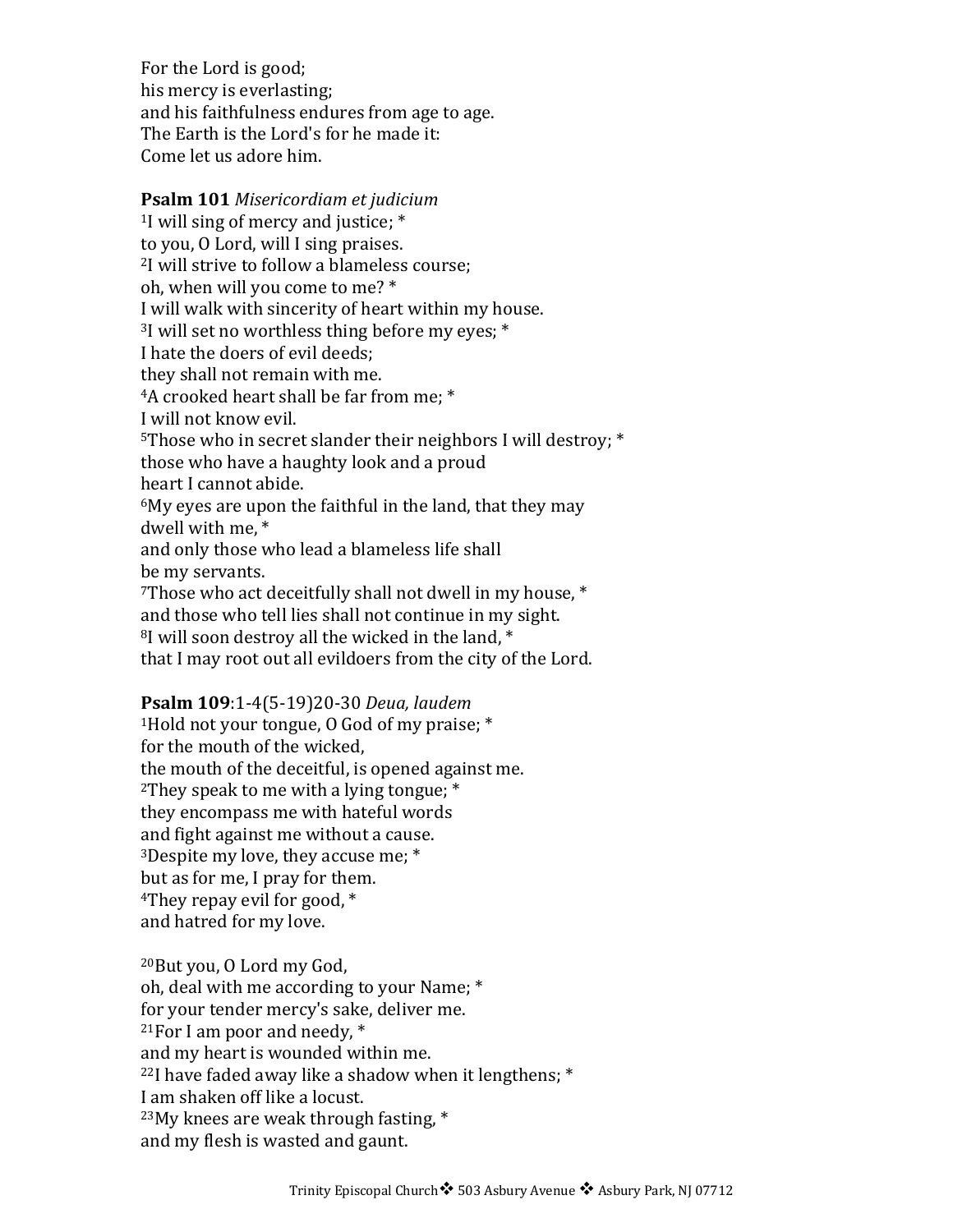$24$ I have become a reproach to them;  $*$ they see and shake their heads.  $25$ Help me, O Lord my God;  $*$ save me for your mercy's sake.  $26$  Let them know that this is your hand,  $*$ that you, O Lord, have done it.  $27$ They may curse, but you will bless;  $*$ let those who rise up against me be put to shame, and your servant will rejoice.  $28$ Let my accusers be clothed with disgrace  $*$ and wrap themselves in their shame as in a cloak.  $29$ I will give great thanks to the Lord with my mouth;  $*$ in the midst of the multitude will I praise him;  $30$ Because he stands at the right hand of the needy,  $*$ to save his life from those who would condemn him. Glory be to the Father, and to the Son, and to the Holy Ghost:  $*$ as it was in the beginning, is now, and ever shall be; world without end. Amen. *Amen.* 

#### **The First Lesson**

#### *A reading from Numbers 16:36-50*

 $36$ Then the Lord spoke to Moses, saying:  $37$ Tell Eleazar son of Aaron the priest to take the censers out of the blaze; then scatter the fire far and wide. <sup>38</sup>For the censers of these sinners have become holy at the cost of their lives. Make them into hammered plates as a covering for the altar, for they presented them before the Lord and they became holy. Thus, they shall be a sign to the Israelites. <sup>39</sup>So Eleazar the priest took the bronze censers that had been presented by those who were burned; and they were hammered out as a covering for the altar <sup>40</sup>a reminder to the Israelites that no outsider, who is not of the descendants of Aaron, shall approach to offer incense before the Lord, so as not to become like Korah and his company just as the Lord had said to him through Moses.

 $41$ On the next day, however, the whole congregation of the Israelites rebelled against Moses and against Aaron, saying, "You have killed the people of the Lord." <sup>42</sup>And when the congregation had assembled against them, Moses and Aaron turned toward the tent of meeting; the cloud had covered it and the glory of the Lord appeared.  $43$ Then Moses and Aaron came to the front of the tent of meeting, <sup>44</sup>and the Lord spoke to Moses, saying, <sup>45"</sup>Get away from this congregation, so that I may consume them in a moment." And they fell on their faces. <sup>46</sup>Moses said to Aaron, "Take your censer, put fire on it from the altar and lay incense on it, and carry it quickly to the congregation and make atonement for them. For wrath has gone out from the Lord; the plague has begun."  $47$ So Aaron took it as Moses had ordered, and ran into the middle of the assembly, where the plague had already begun among the people. He put on the incense and made atonement for the people. <sup>48</sup>He stood between the dead and the living; and the plague was stopped. <sup>49</sup>Those who died by the plague were fourteen thousand seven hundred, besides those who died in the affair of Korah. <sup>50</sup>When the plague was stopped, Aaron returned to Moses at the entrance of the tent of meeting.

The Word of the Lord. *Thanks be to God*.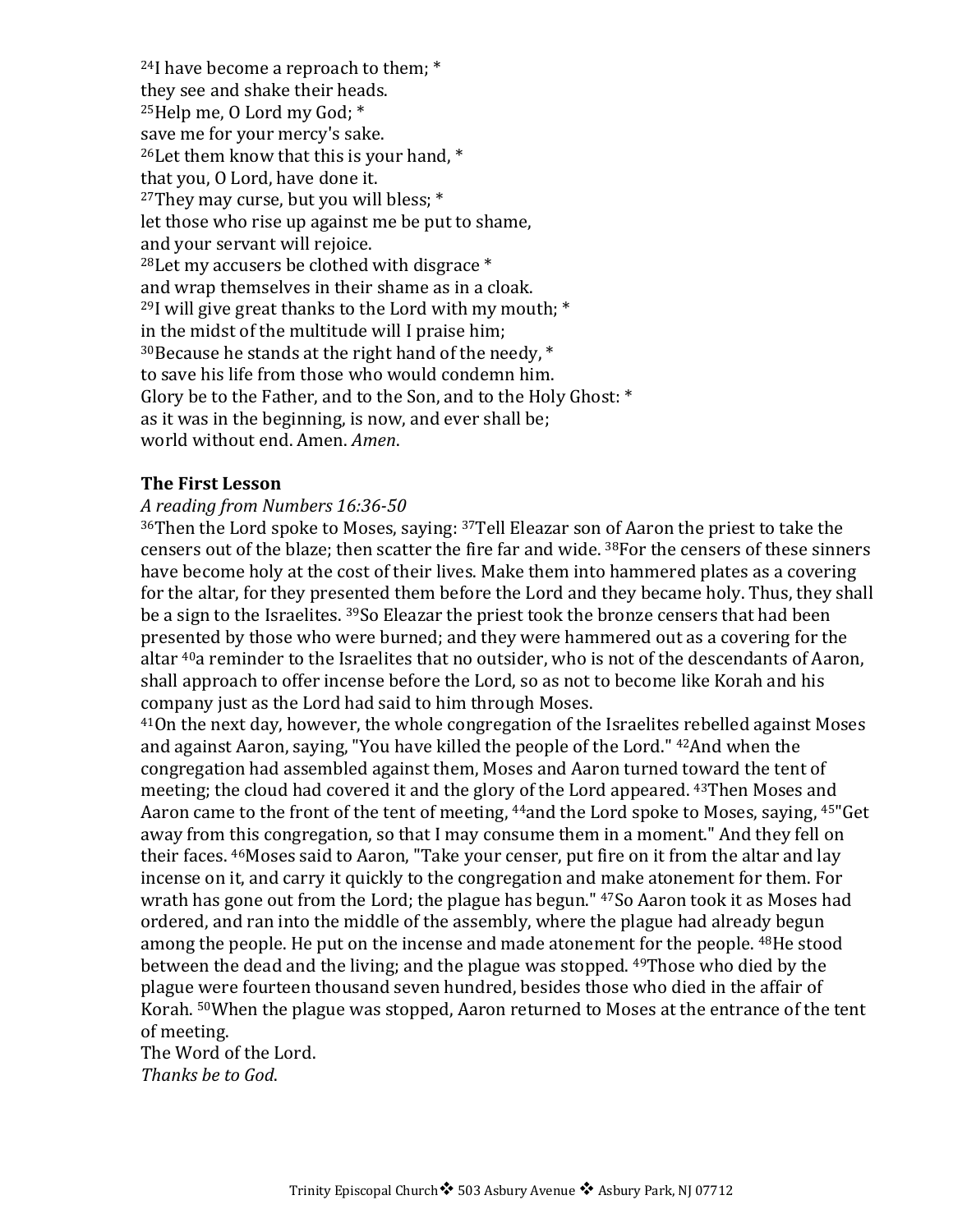**Psalm 11** The Third Song of Isaiah *Surge, illuminare Isaiah 60:1-3, 11a, 14c, 18-19* Arise, shine, for your light has come,  $*$ and the glory of the Lord has dawned upon you. For behold, darkness covers the land; \* deep gloom enshrouds the peoples. But over you the Lord will rise, \* and his glory will appear upon you. Nations Will stream to your light,  $*$ and kings to the brightness of your dawning. Your gates will always be open; \* by day or night they will never be shut. They will call you. The City of the Lord, \* The Zion of the Holy One of Israel. Violence will no more be heard in your land, \* ruin or destruction within your borders. You will call your walls, Salvation, \* and all your portals, Praise. The sun will no more be your light by day;  $*$ by night you will not need the brightness of the moon. The Lord will be your everlasting light,  $*$ and your God will be your glory. Glory to the Father, and to the Son, and to the Holy Spirit: \* as it was in the beginning, is now, and will be forever. *Amen*.

### **The Second Lesson**

### *A reading from Romans 4:13-25*

 $13$  For the promise that he would inherit the world did not come to Abraham or to his descendants through the law but through the righteousness of faith. <sup>14</sup>If it is the adherents of the law who are to be the heirs, faith is null, and the promise is void.  $15$ For the law brings wrath; but where there is no law, neither is there violation.  $^{16}$ For this reason it depends on faith, in order that the promise may rest on grace and be guaranteed to all his descendants, not only to the adherents of the law but also to those who share the faith of Abraham (for he is the father of all of us,

 $17$ as it is written, "I have made you the father of many nations") in the presence of the God in whom he believed, who gives life to the dead and calls into existence the things that do not exist. <sup>18</sup>Hoping against hope, he believed that he would become "the father of many nations," according to what was said, "So numerous shall your descendants be." <sup>19</sup>He did not weaken in faith when he considered his own body, which was already as good as dead (for he was about a hundred years old), or when he considered the barrenness of Sarah's womb. <sup>20</sup>No distrust made him waver concerning the promise of God, but he grew strong in his faith as he gave glory to God, <sup>21</sup>being fully convinced that God was able to do what he had promised. <sup>22</sup>Therefore his faith "was reckoned to him as righteousness."

 $^{23}$ Now the words, "it was reckoned to him," were written not for his sake alone,  $^{24}$ but for ours also. It will be reckoned to us who believe in him who raised Jesus our Lord from the dead, <sup>25</sup>who was handed over to death for our trespasses and was raised for our justification. The Word of the Lord.

*Thanks be to God*.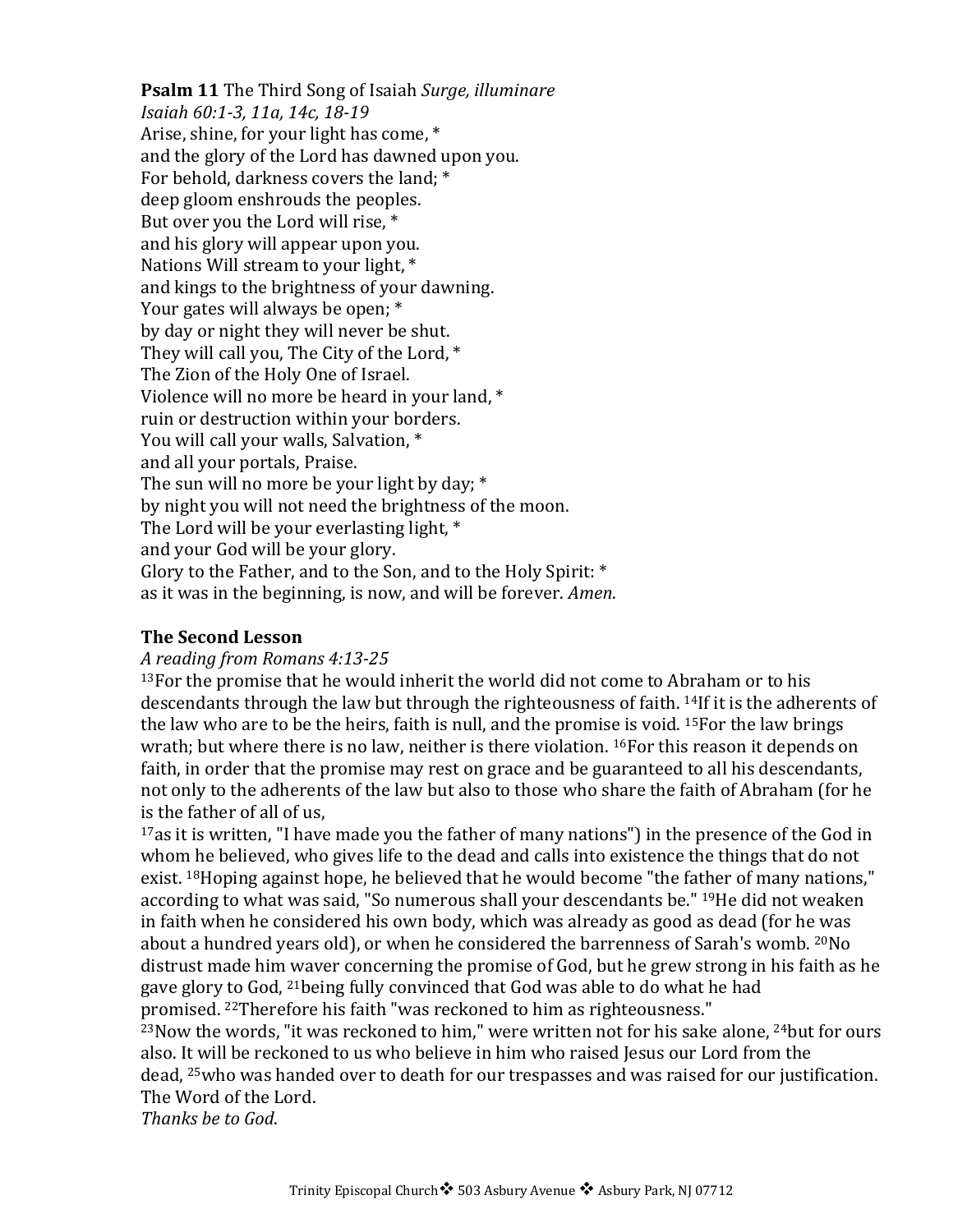**Psalm 16** The Song of Zechariah *Benedictus Dominus Deus* 

*Luke 1:68-79* Blessed be the Lord, the God of Israel; \* he has come to his people and set them free. He has raised up for us a mighty savior,  $*$ born of the house of his servant David. Through his holy prophets he promised of old, that he would save us from our enemies,  $*$ from the hands of all who hate us. He promised to show mercy to our fathers  $*$ and to remember his holy covenant. This was the oath he swore to our father Abraham, \* to set us free from the hands of our enemies. Free to worship him without fear, \* holy and righteous in his sight all the days of our life. You, my child, shall be called the prophet of the Most High,  $*$ for you will go before the Lord to prepare his way, To give his people knowledge of salvation \* by the forgiveness of their sins. In the tender compassion of our God  $*$ the dawn from on high shall break upon us, To shine on those who dwell in darkness and the shadow of death. $*$ and to guide our feet into the way of peace. Glory to the Father, and to the Son, and to the Holy Spirit:  $*$ as it was in the beginning, is now, and will be forever. *Amen*.

## **The Gospel**

### *The Gospel according to Matthew 20:1-16*

 $1$ "For the kingdom of heaven is like a landowner who went out early in the morning to hire laborers for his vineyard. <sup>2</sup>After agreeing with the laborers for the usual daily wage, he sent them into his vineyard. 3When he went out about nine o'clock, he saw others standing idle in the marketplace; <sup>4</sup>and he said to them, 'You also go into the vineyard, and I will pay you whatever is right.' So, they went.  $5$ When he went out again about noon and about three o'clock, he did the same. <sup>6</sup>And about five o'clock he went out and found others standing around; and he said to them, 'Why are you standing here idle all day?' 7They said to him, 'Because no one has hired us.' He said to them, 'You also go into the vineyard.' <sup>8</sup>When evening came, the owner of the vineyard said to his manager, 'Call the laborers and give them their pay, beginning with the last and then going to the first.' <sup>9</sup>When those hired about five o'clock came, each of them received the usual daily wage. <sup>10</sup>Now when the first came, they thought they would receive more; but each of them also received the usual daily wage.  $11$ And when they received it, they grumbled against the landowner,  $12$ saying, 'These last worked only one hour, and you have made them equal to us who have borne the burden of the day and the scorching heat.'  $^{13}$ But he replied to one of them, 'Friend, I am doing you no wrong; did you not agree with me for the usual daily wage? <sup>14</sup>Take what belongs to you and go; I choose to give to this last the same as I give to you.  $15Am$  I not allowed to do what I choose with what belongs to me? Or are you envious because I am generous?' <sup>16</sup>So the last will be first, and the first will be last."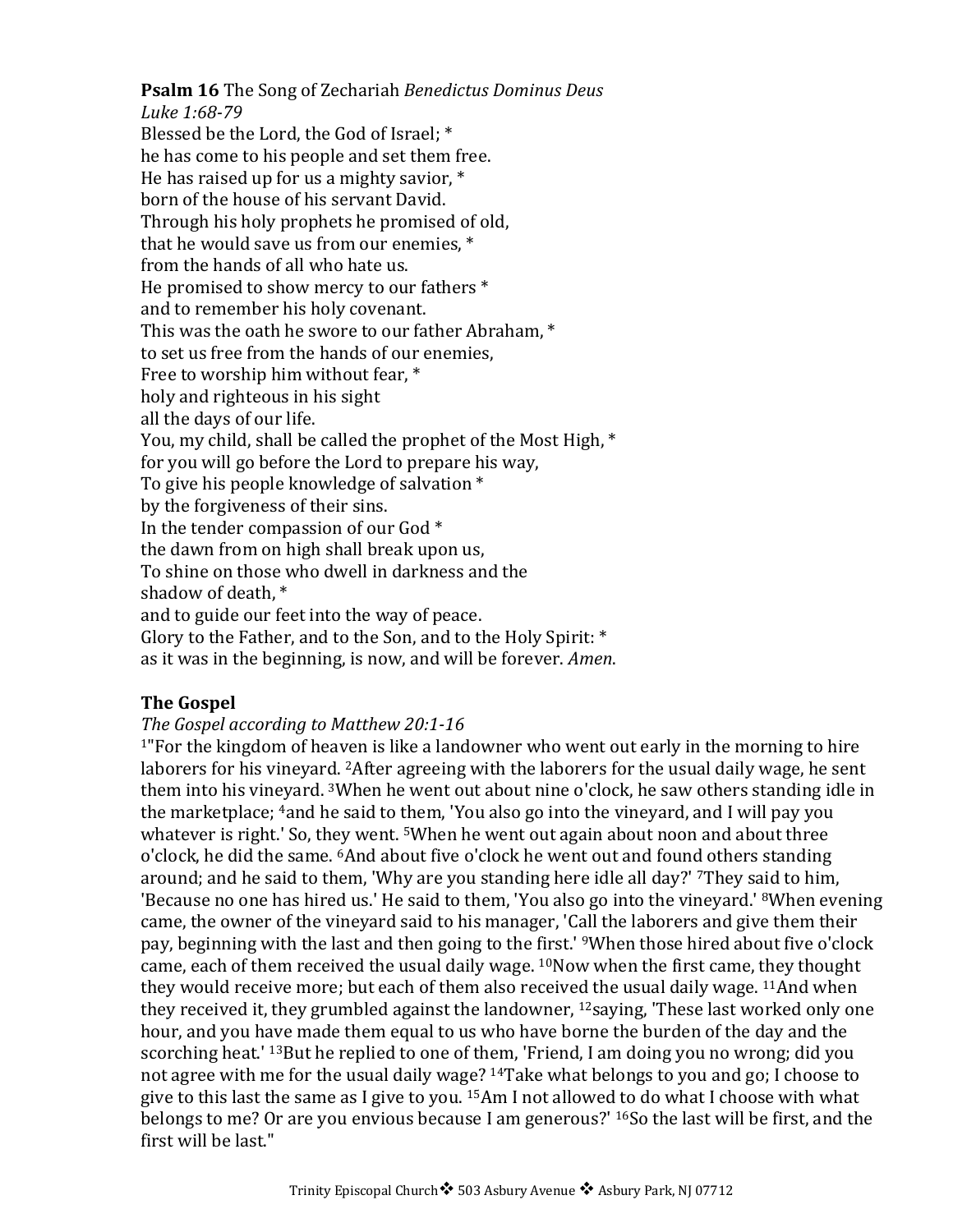The Word of the Lord. *Thanks be to God.* 

#### **The Apostles Creed**

I believe in God, the Father almighty, creator of heaven and earth. I believe in Jesus Christ, his only Son, our Lord. He was conceived by the power of the Holy Spirit and born of the Virgin Mary. He suffered under Pontius Pilate, was crucified, died, and was buried. He descended to the dead. On the third day he rose again. He ascended into heaven. and is seated at the right hand of the Father. He will come again to judge the living and the dead. I believe in the Holy Spirit, the holy catholic Church, the communion of saints, the forgiveness of sins, the resurrection of the body, and the life everlasting. *Amen*.

#### **The Prayers**

The Lord be with you. *And also with you*. Let us pray.

#### **The Lord's Prayer**

Our Father, who art in heaven, hallowed be thy Name, thy kingdom come, thy will be done, on earth as it is in heaven. Give us this day our daily bread. And forgive us our trespasses, as we forgive those who trespass against us. And lead us not into temptation, but deliver us from evil. For thine is the kingdom, and the power, and the glory, forever and ever. *Amen*.

#### **The Suffrages**

Save your people, Lord, and bless your inheritance; Govern and uphold them, now and always. Day by day we bless you; We praise your Name forever. Lord, keep us from all sin today;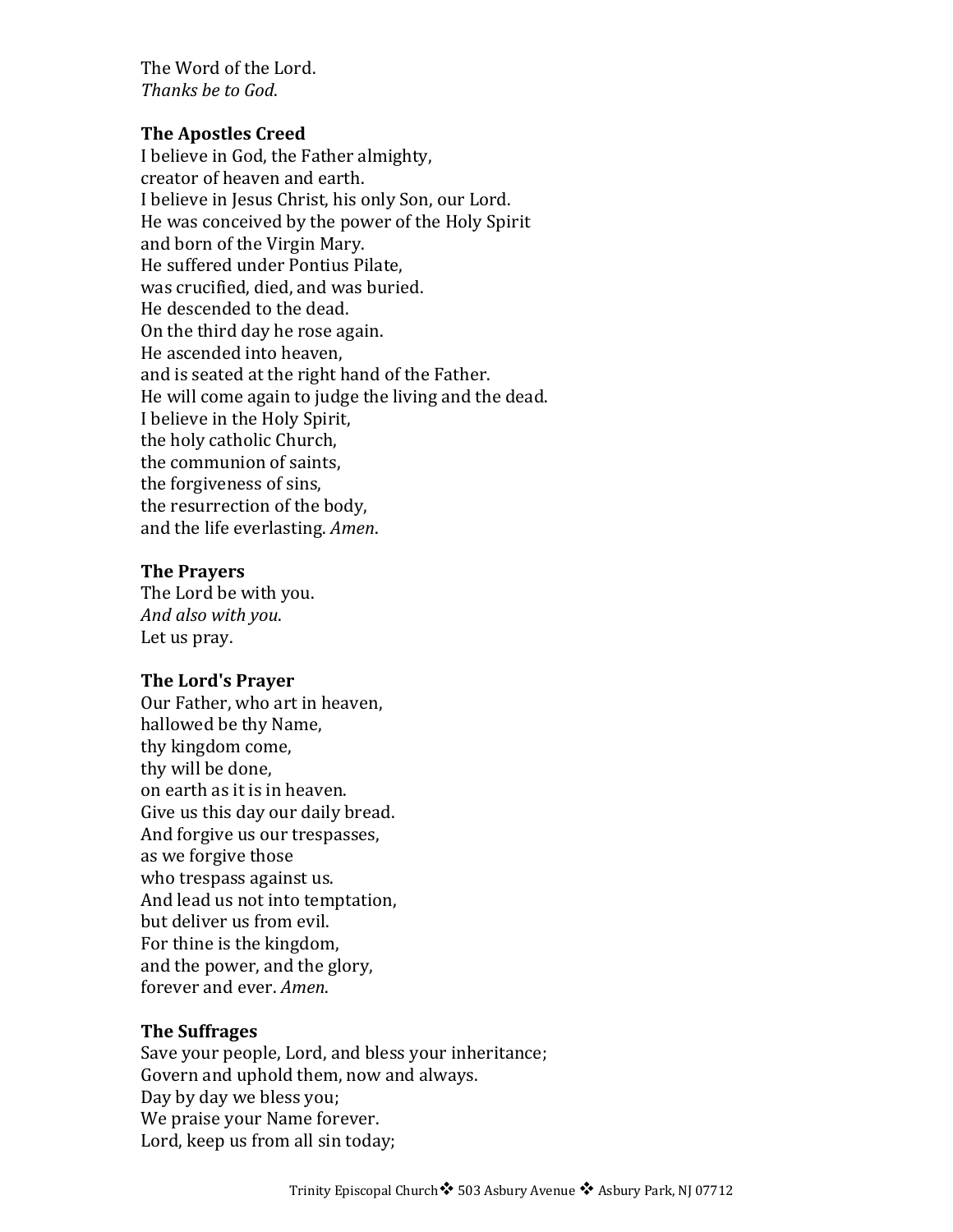Have mercy on us, Lord, have mercy. Lord, show us your love and mercy; For we put our trust in you. In you, Lord, is our hope; And we shall never hope in vain.

## **Collect of the Day**

O Lord, make us have perpetual love and reverence for your holy Name, for you never fail to help and govern those whom you have set upon the sure foundation of your loving-kindness; through Jesus Christ our Lord, who lives and reigns with you and the Holy Spirit, one God, forever and ever. *Amen*.

### **For Mission**

Almighty and everlasting God, by whose Spirit the whole body of your faithful people is governed and sanctified: Receive our supplications and prayers which we offer before you for all members of your holy Church, that in their vocation and ministry they may truly and devoutly serve you; through our Lord and Savior Jesus Christ. *Amen*.

#### **Collect of Commemoration**

Almighty God, by whose grace and power your holy martyr Alban triumphed over suffering and was faithful even unto death: Grant to us, who now remember him with thanksgiving, to be so faithful in our witness to you in this world, that we may receive with him the crown of life; through Jesus Christ our Lord, who lives and reigns with you and the Holy Spirit, one God, forever and ever. Amen.

#### **Trinity Cycle of Prayer**

*Rebecca, Cynthia, Rylan & Landon Clark* Let us pray now for our own needs and those of others.

## **A Prayer of St. Chrysostom**

Almighty God, you have given us grace at this time with one accord to make our common supplication to you; and you have promised through your well-beloved Son that when two or three are gathered together in his Name you will be in the midst of them: Fulfill now, O Lord, our desires and petitions as may be best for us; granting us in this world knowledge of your truth, and in the age to come life everlasting. *Amen*.

#### **Benediction**

Let us bless the Lord. *Thanks be to God*.

The grace of our Lord Jesus Christ, and the love of God, and the fellowship of the Holy Spirit, be with us all evermore. *Amen. 2 Corinthians* 13:14